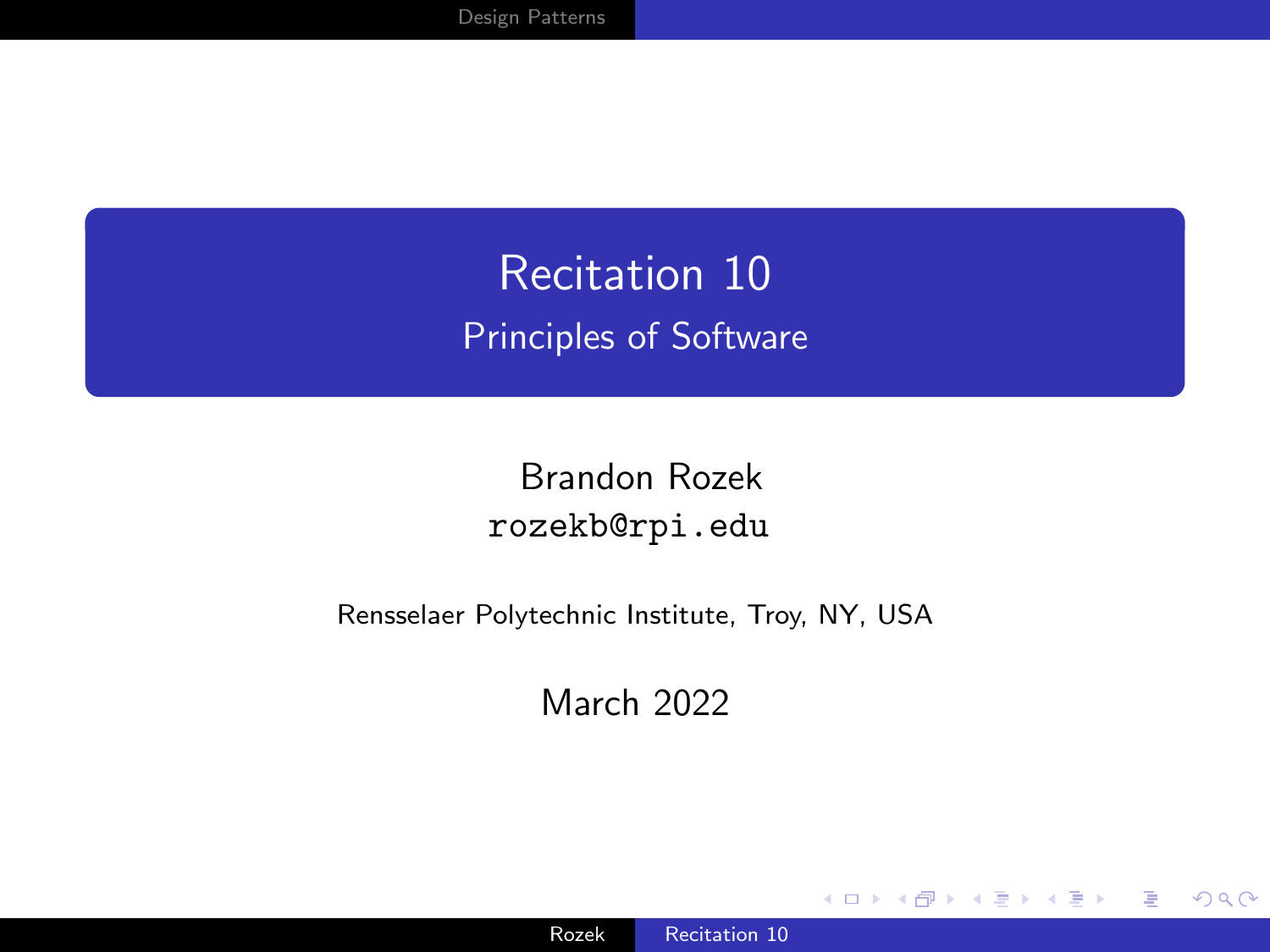

#### One Thing:

**·** Design Patterns



**K ロ ▶ K 倒 ▶ K** 

目 医间面的 E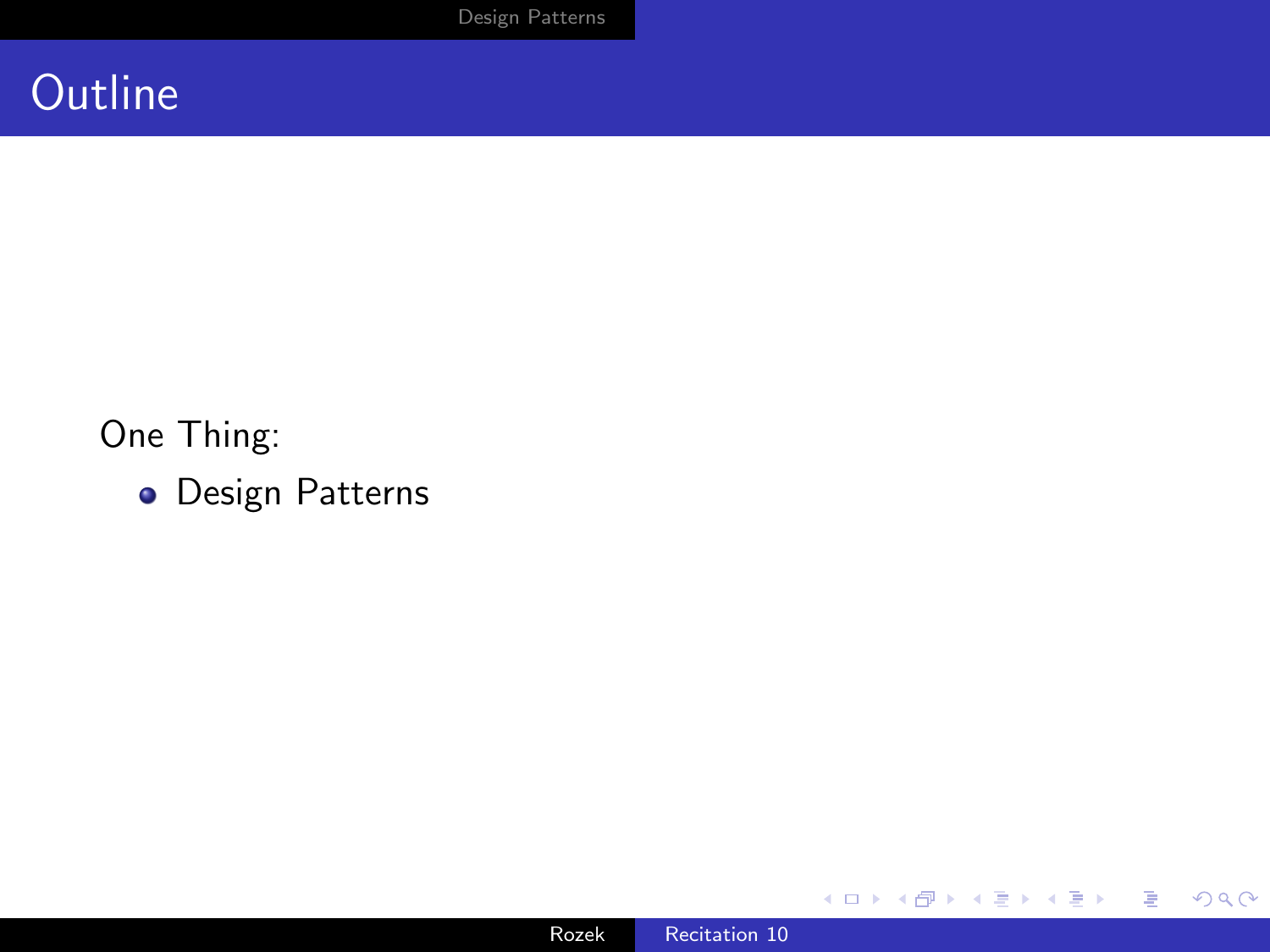### <span id="page-2-0"></span>Design Patterns

- A design pattern is a solution to a design problem that commonly occurs in software development.
- Many design patterns have been proposed, we'll go over a few today.
- Many satisfy and are inspired from SOLID.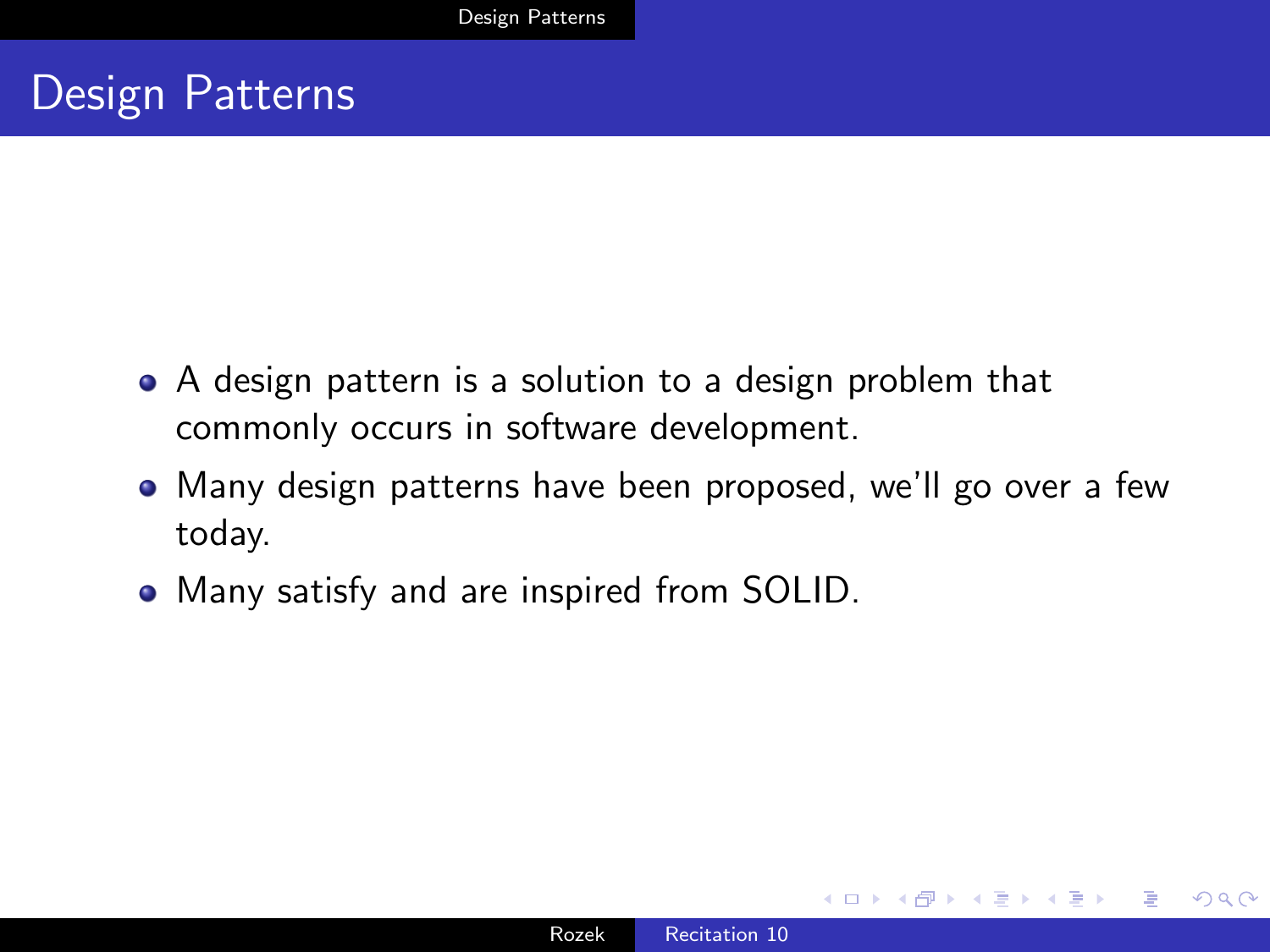## Design Pattern Categories

There are three categories for design patterns:

- **Creational Patterns: Control the creation of objects by setting** various criterion.
- Structural Patterns: Combines different classes in order to create larger structures with new functionality.
- Behavioral Patterns: Identifies and realizes common communication patterns between objects.

つくい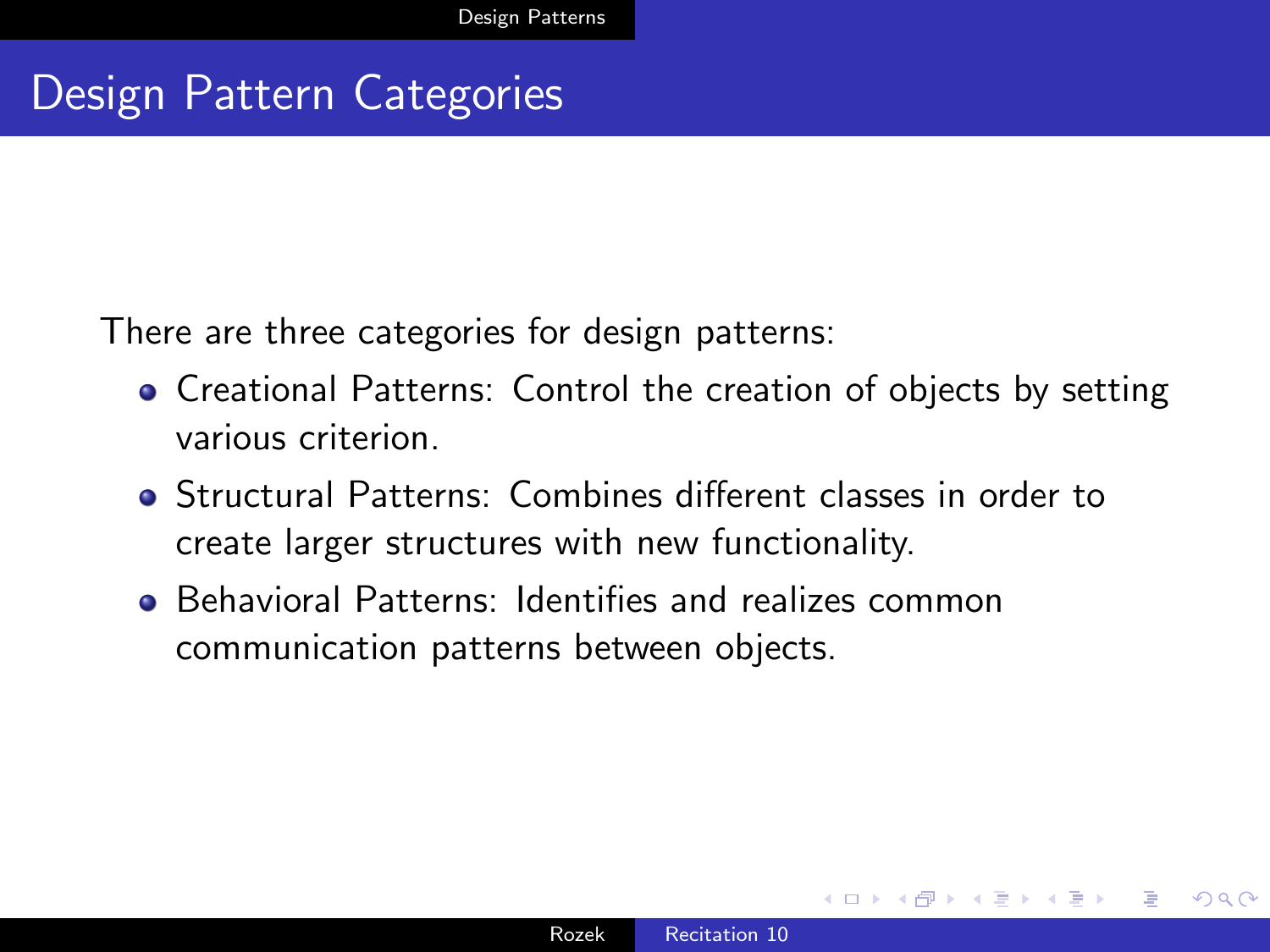### Creational Patterns

- **•** Builder
- **•** Factory
- **•** Singleton
- Prototype

 $\leftarrow$ 

 $\rightarrow$ × Пb. E

≣

-b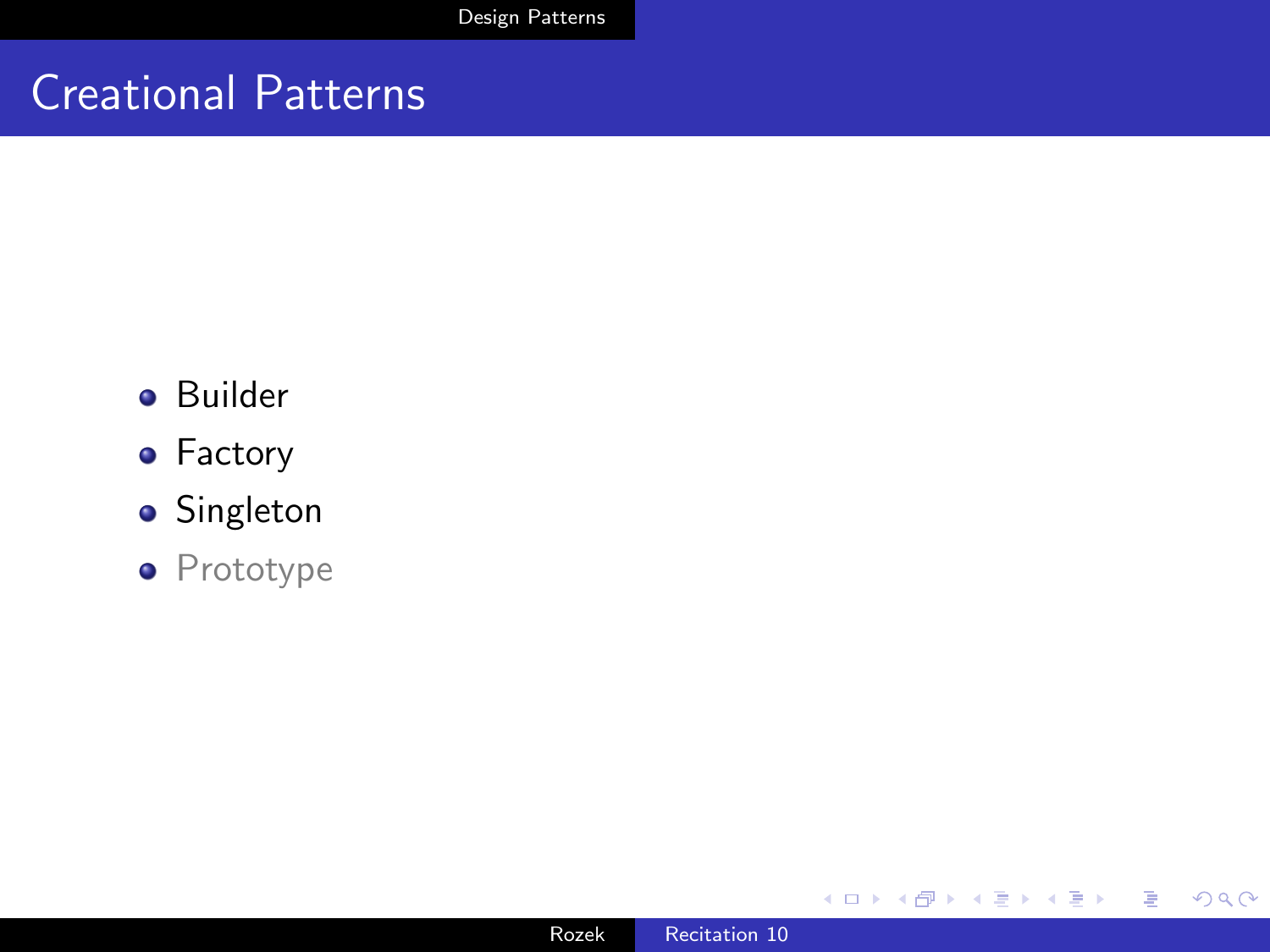This design pattern separates the construction of a complex object from its representation.

```
Channel c = new ChannelBuilder().rxFrequency(14.54)
    .txFrequency(15.2)
    .modulation("FSK")
    .gain(5)
    .build();
```
 $2990$ 

∍

э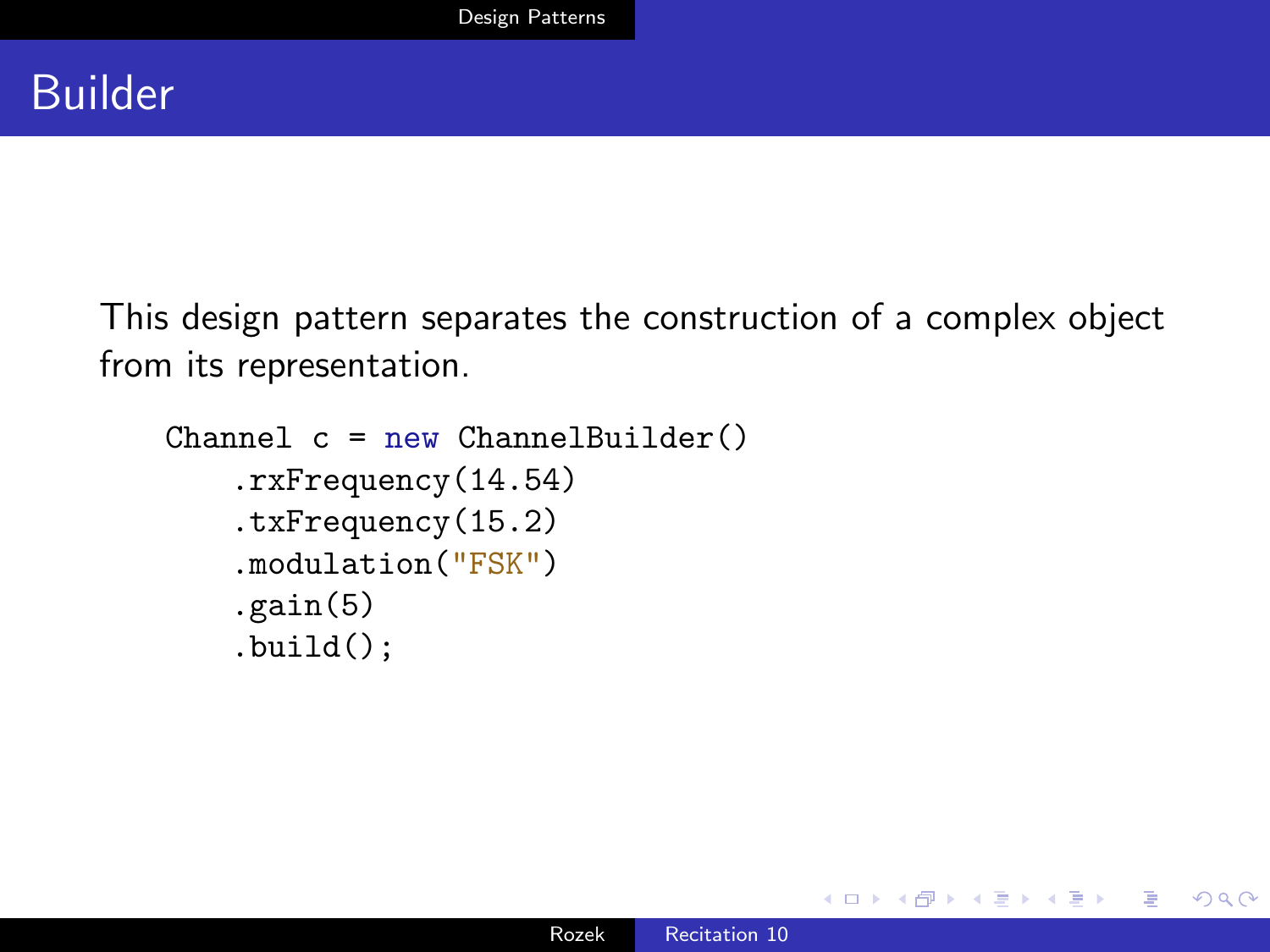### Builder Source

```
public ChannelBuilder rxFrequency(float freq) {
   this.rxFrequency = freq;
   return this;
}
public Channel build() {
   if (this.rxFrequency == null) { throw new
       IllegalStateException(""); }
   return new Channel(this);
}
```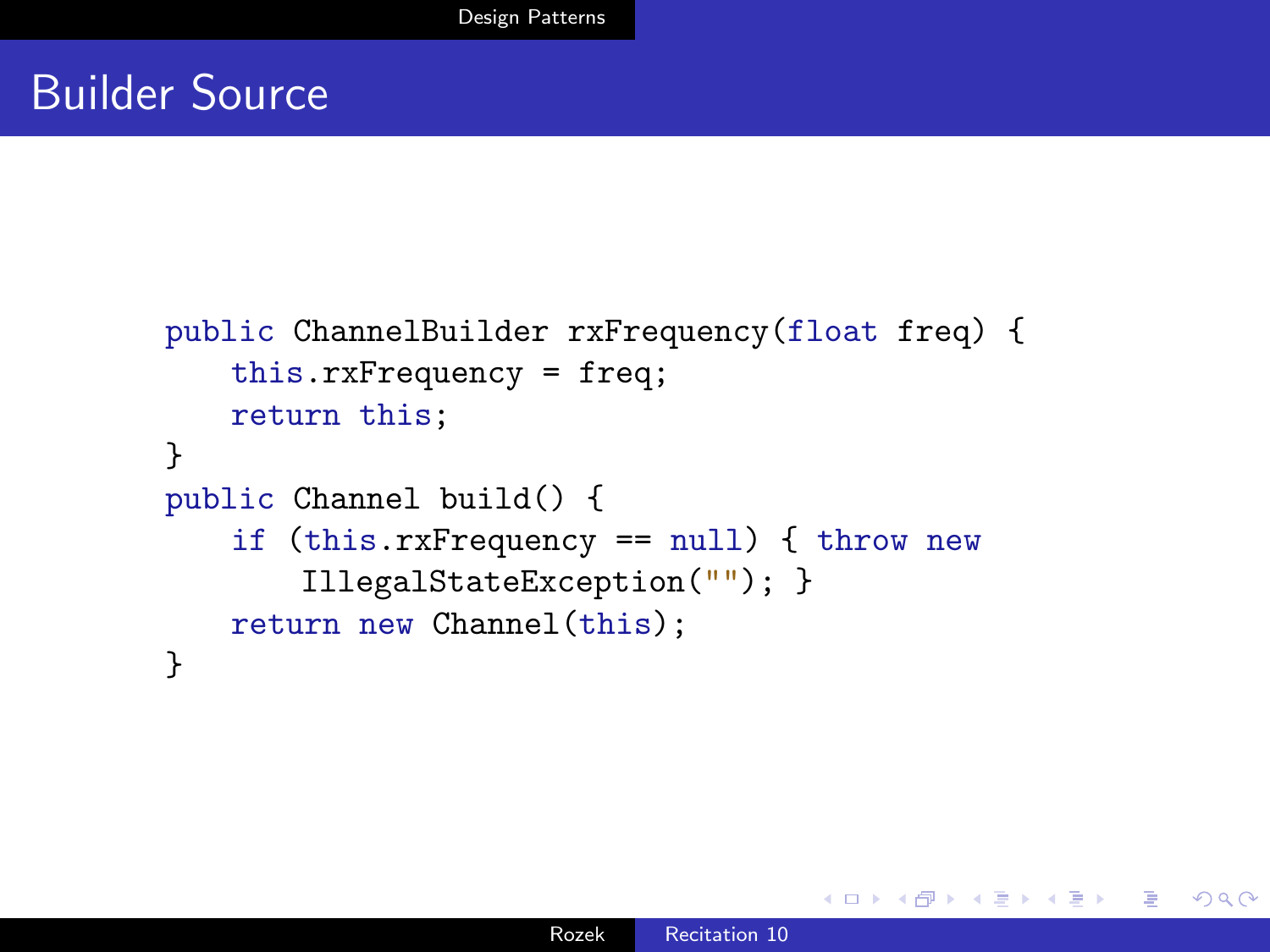This allows you to create objects of a certain supertype without knowing the exact subclass.

Scanner userInput =  $new$  Scanner(System.in); System.out.println("Which<sub>Li</sub>dwelling<sub>Li</sub>do<sub>Li</sub>you<sub>Li</sub>desire?"); String userDream = userInput.nextLine();

 $DwellingFactory df = new DwellingFactory();$ Dwelling d = df.makeDwelling(userDream);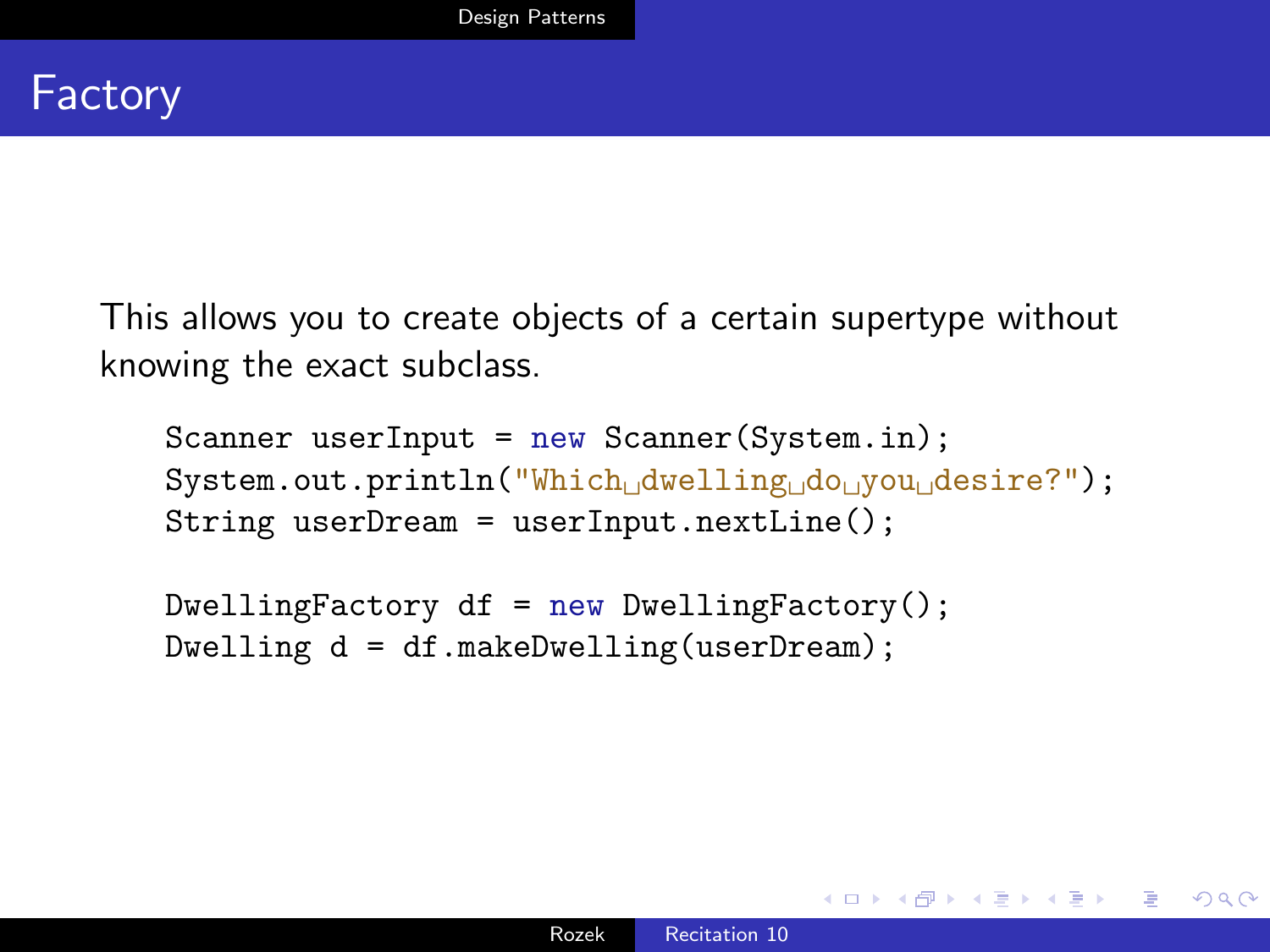### **Factory Source**

```
public abstract class Dwelling { /* ... */ }
public class Apartment extends Dwelling { /* ... */ }
public class House extends Dwelling { /* ... */ }
```

```
public class DwellingFactory {
   public Dwelling makeDwelling(String name) {
       if (name == "Apartment") {
           return new Apartment();
       }
       // ...
       return null; // Default
   }
}
```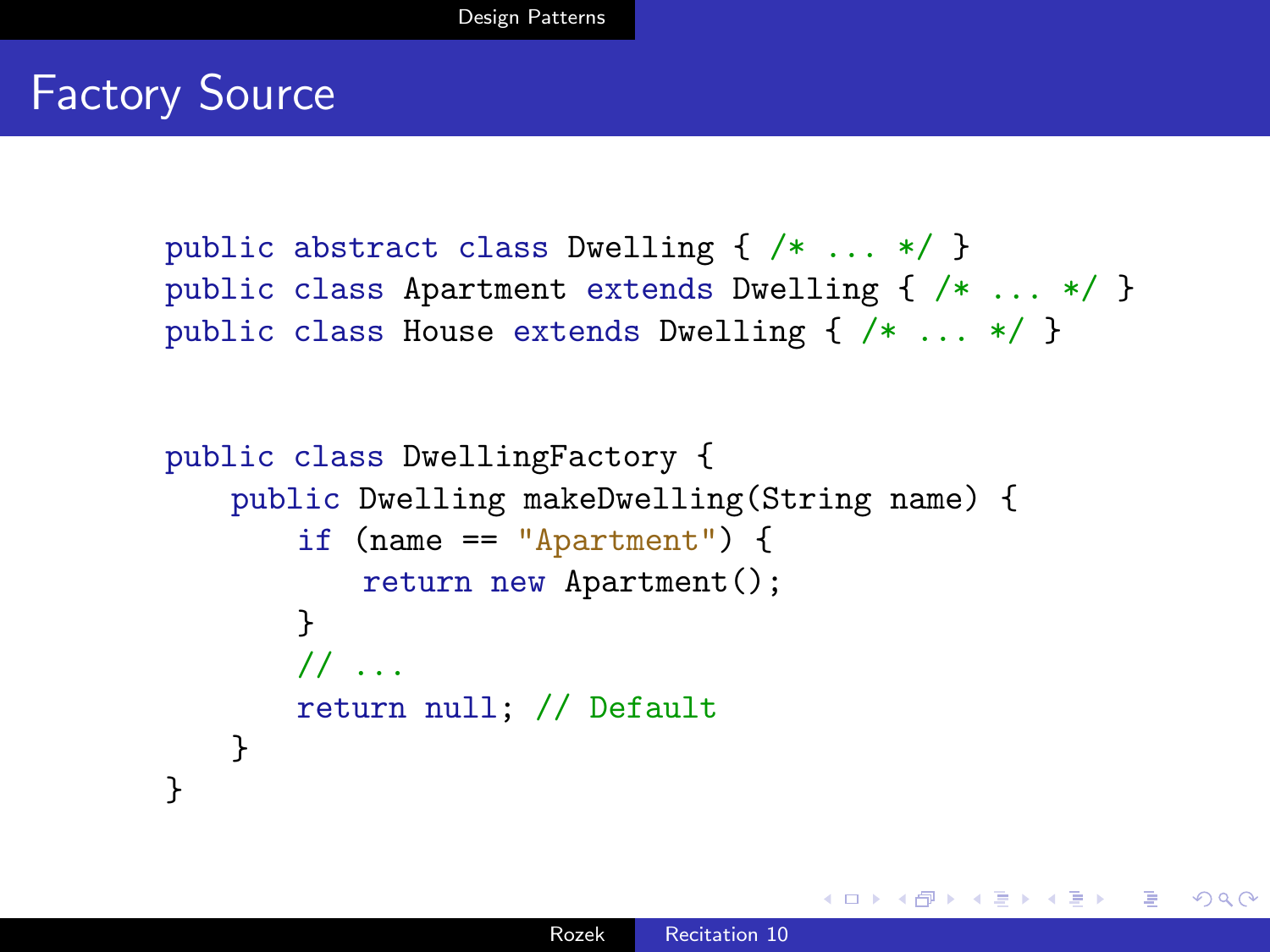Ensure a class has only one instance, and provide a global point of access to it.

```
Logger log = Logger.getInstance();
log.write("Testing␣logger");
```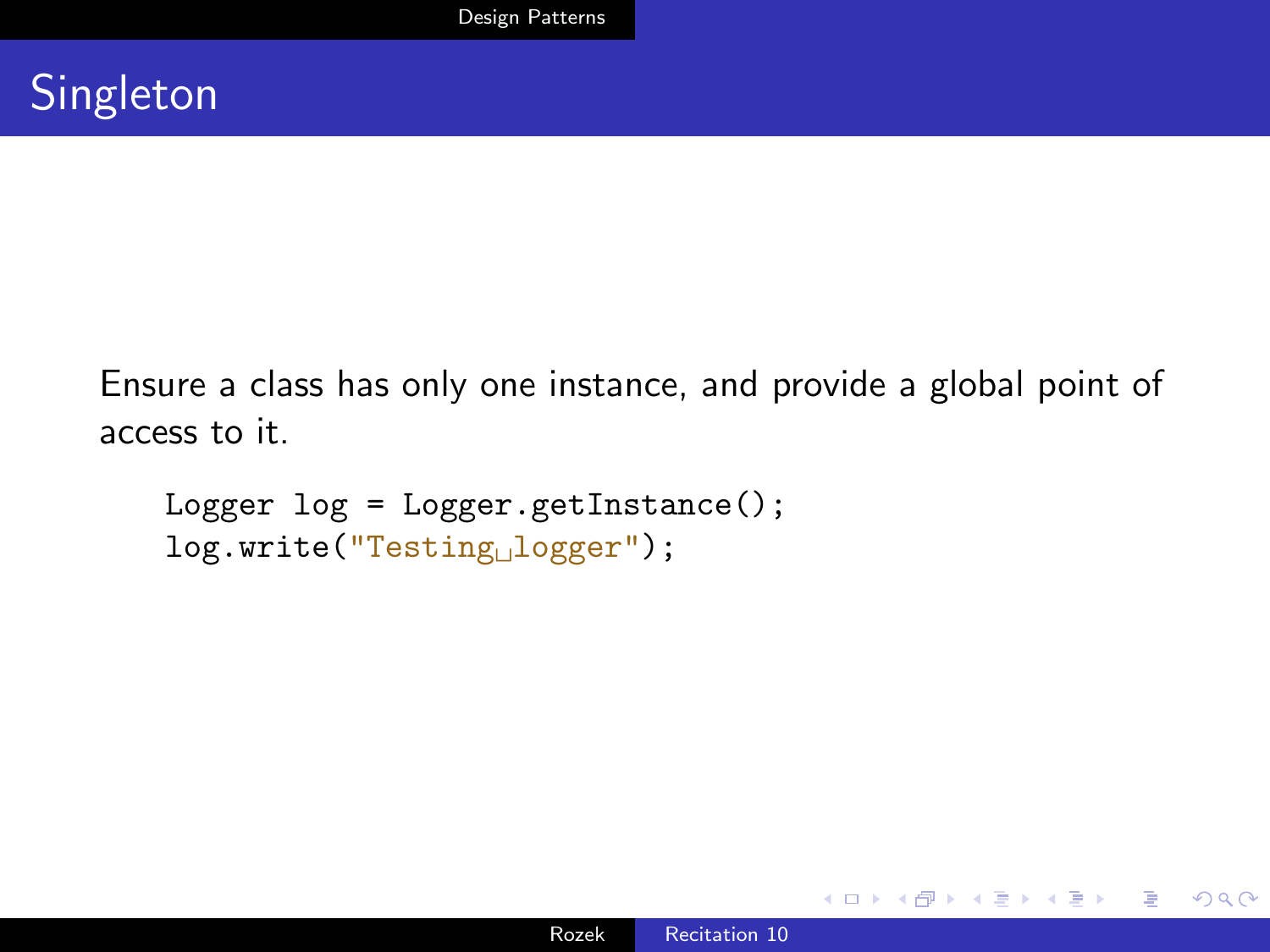### Singleton Source

```
public class Logger {
   private static Logger instance = new Logger();
   private Logger() {}
   public static Logger getInstance() {
       return instance;
    }
    /* ... */
}
```
 $299$ 

化重 的人 э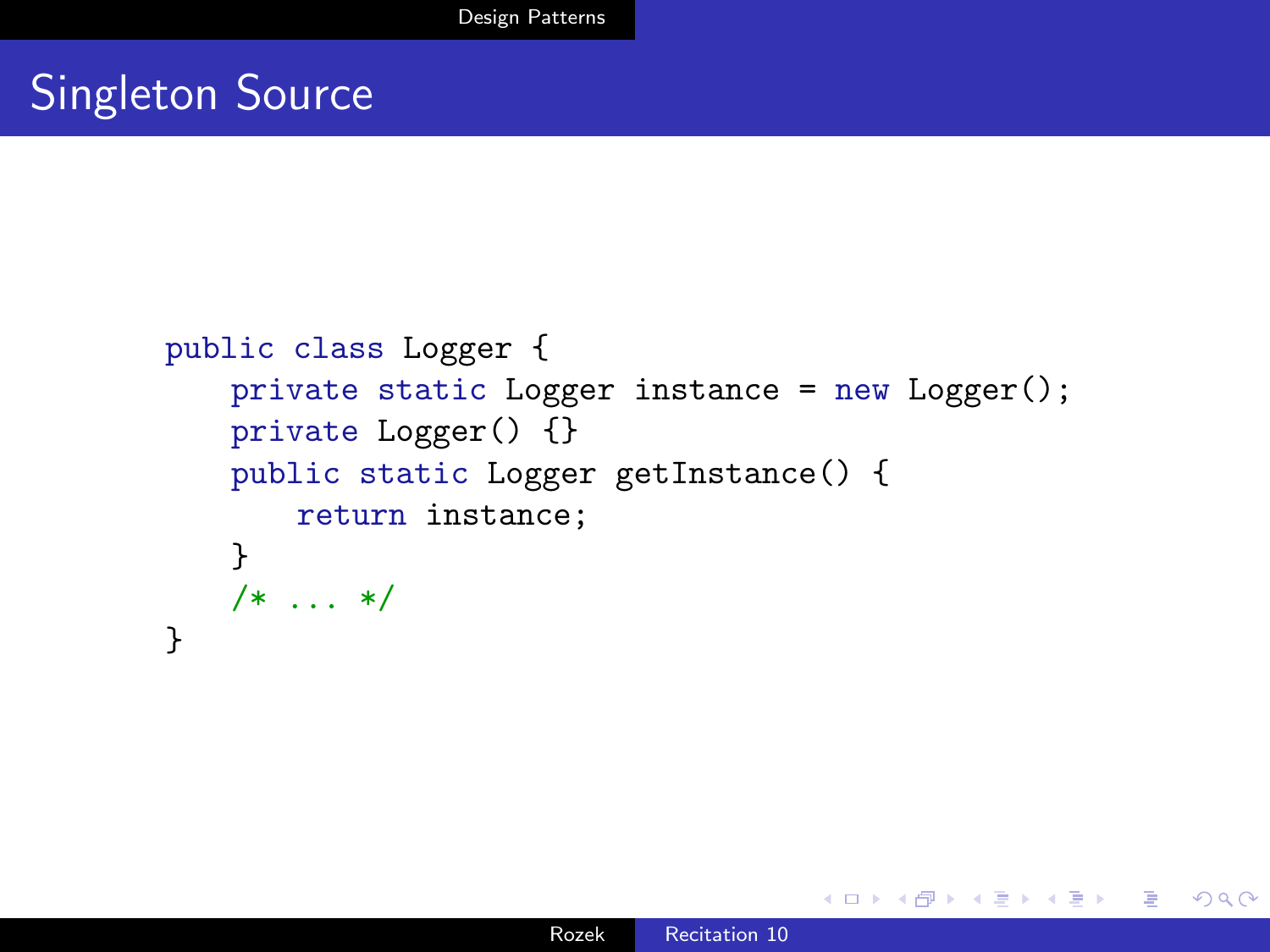

- Do the order of method calls before build matter for a builder?
- 2 What is the benefit of templating over factories?
- <sup>3</sup> How would you edit the singleton source if you didn't want to eagerly create the instance object?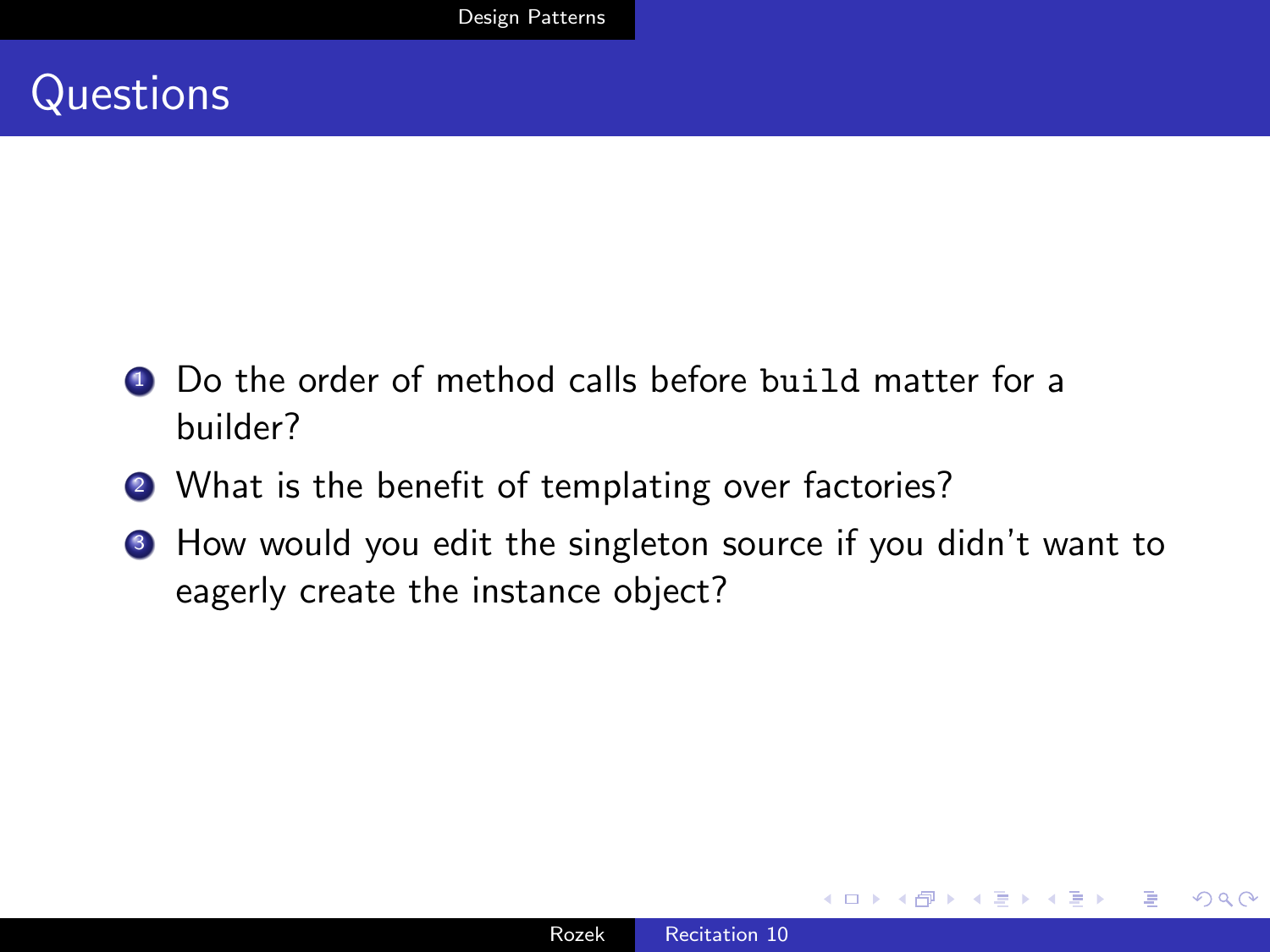### Structural Patterns

- Adapter / Wrapper / Translator
- **•** Decorator
- **•** Flyweight
- **•** Bridge
- **·** Composite
- **•** Facade
- Proxy

 $\sim$   $\sim$ 

 $299$ 

э

∍

Пb.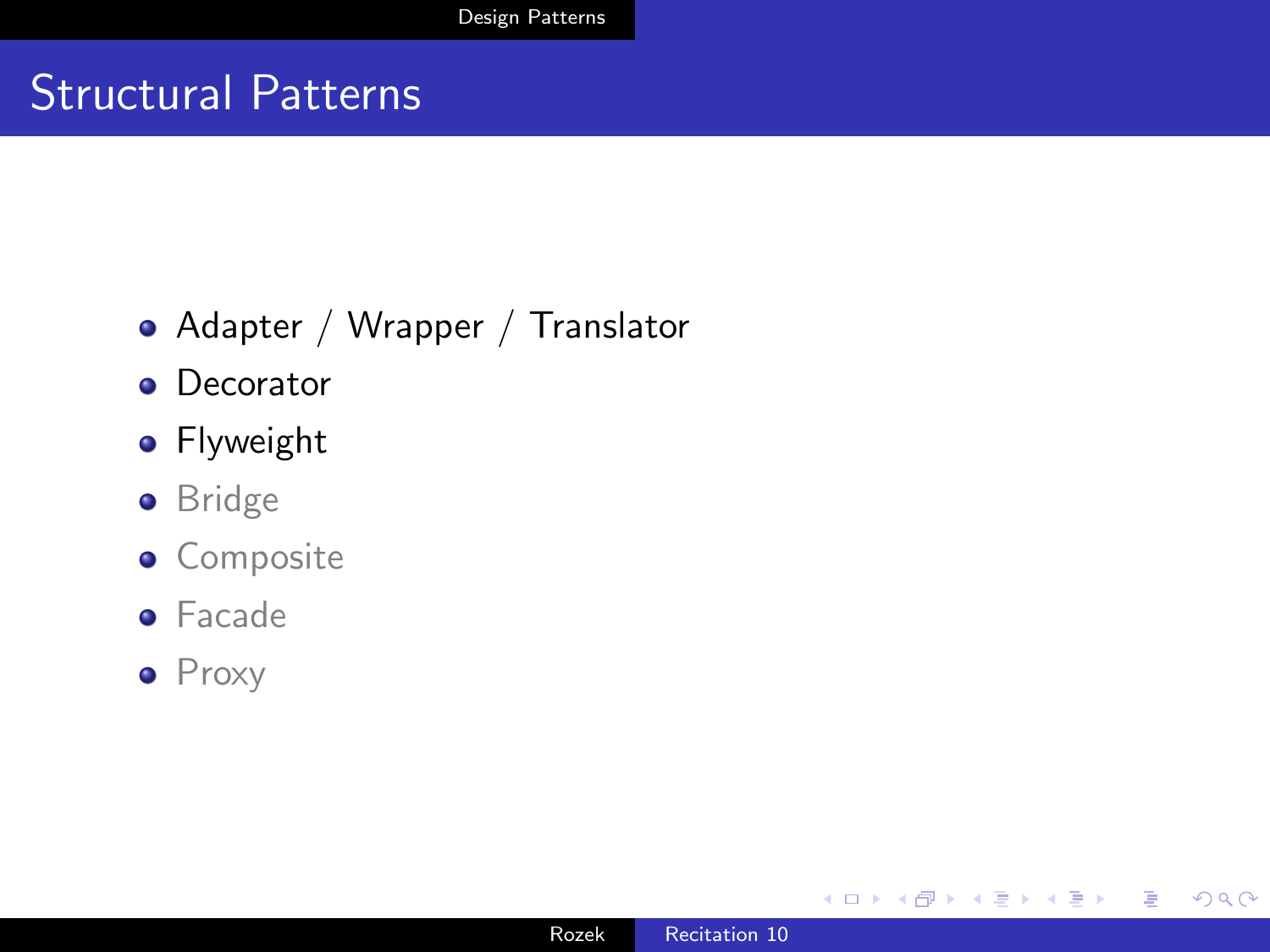interface SupportsHDMI { /\* ... \*/ } interface SupportsUSBC { /\* ... \*/ }

class Projector implements SupportsHDMI { /\* ... \*/ } class Laptop implements SupportsUSBC { /\* ... \*/ }

```
class USBCToHDMIAdapter implements SupportsHDMI {
   public USBCToHDMIAdapter(SupportsUSBC laptop) {
      /* ... */
   }
   /* ... */
}
```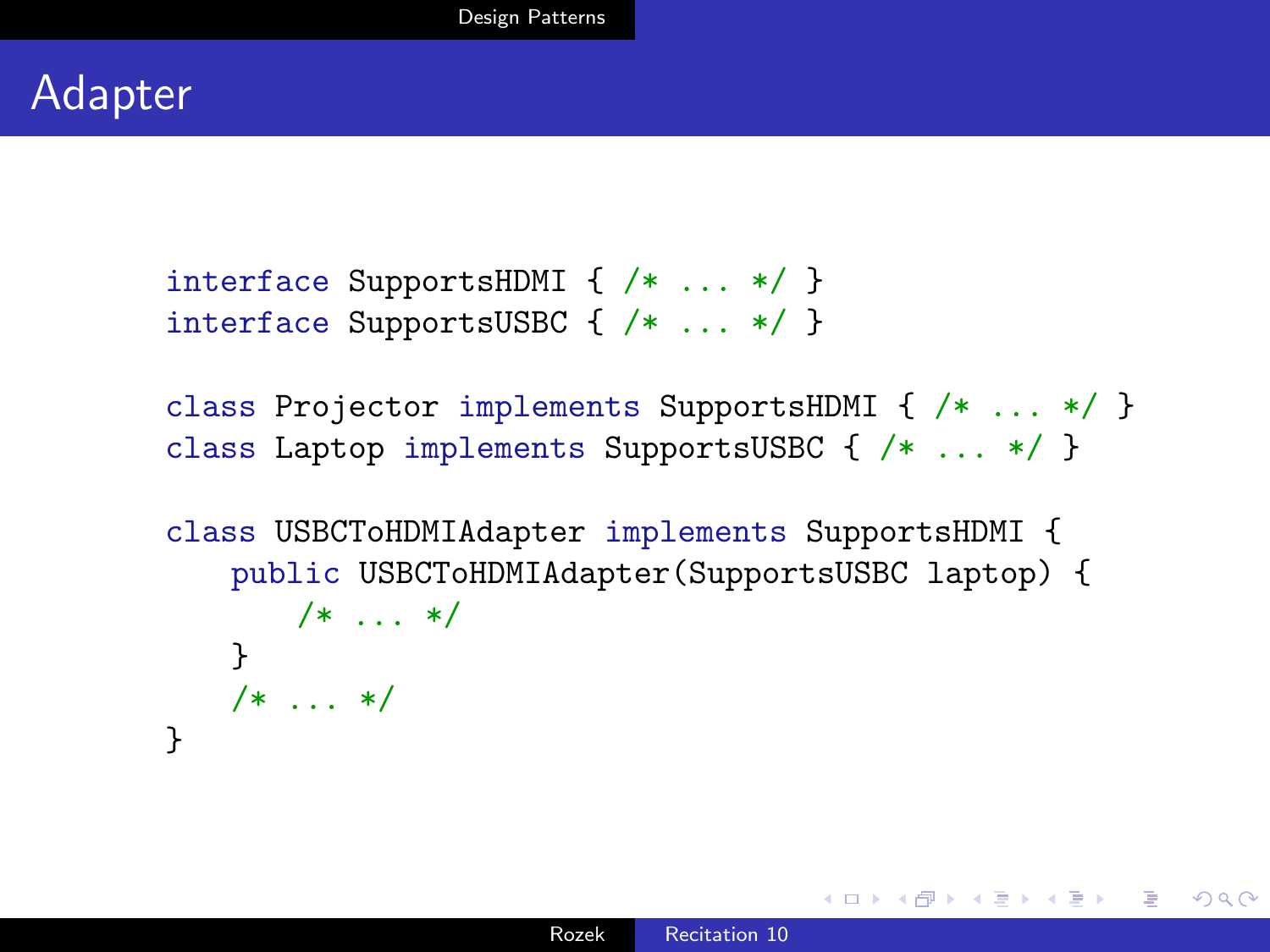Adds behavior dynamically to an individual object without affecting the behavior of other objects from the same class.

```
Grapics watermarkedImage = new WatermarkDecorator(new
   Image("profile.png"));
watermarkedImage.draw();
```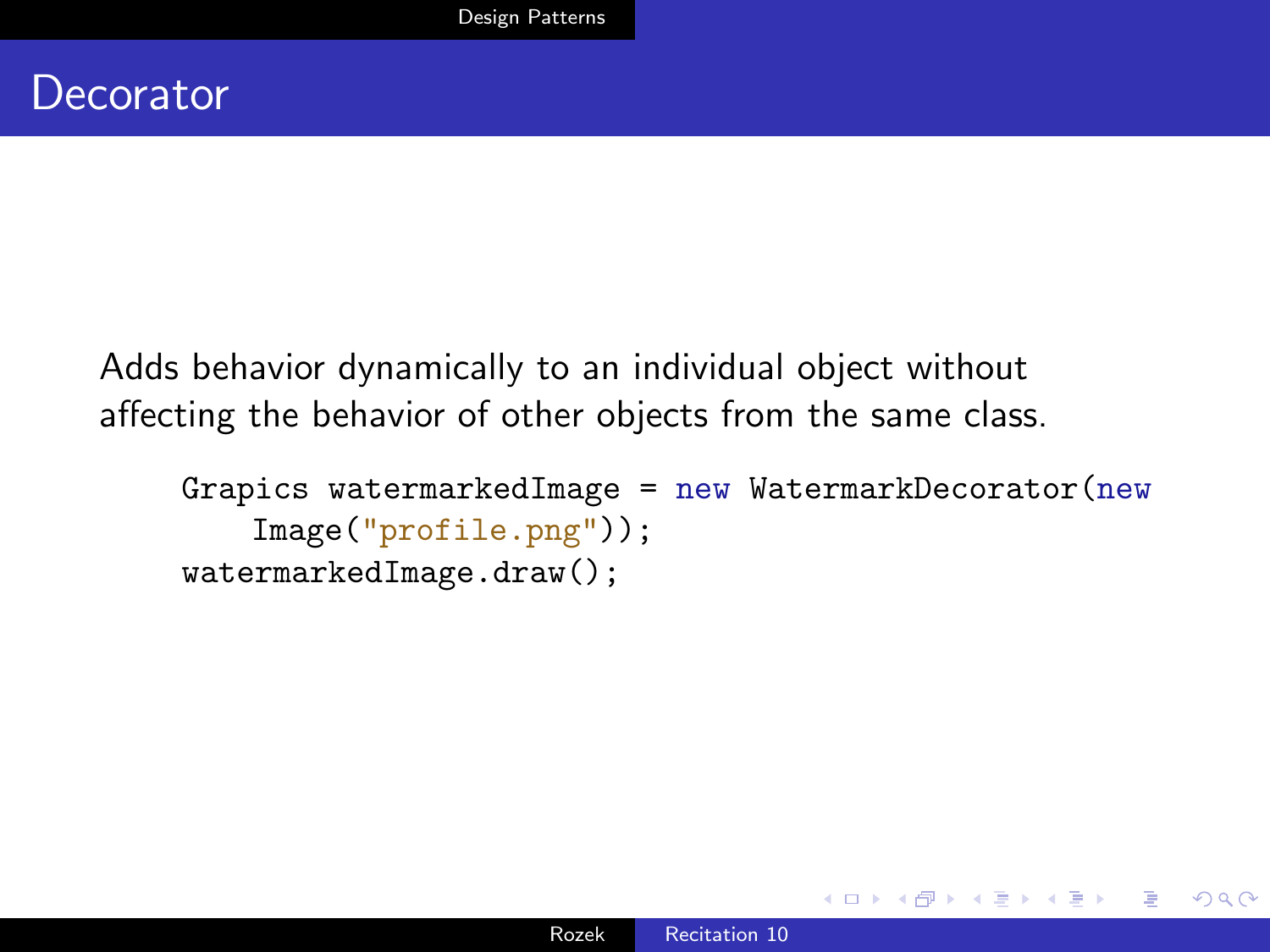#### Decorator Source

```
public interface Graphics {
  void draw();
}
class WatermarkDecorator implements Graphics {
  private final Graphics graphicsToDecorate;
  @Override
  public void draw() {
      graphicsToDecorate.draw();
      this.drawWatermark();
  }
  /* ... */
}
```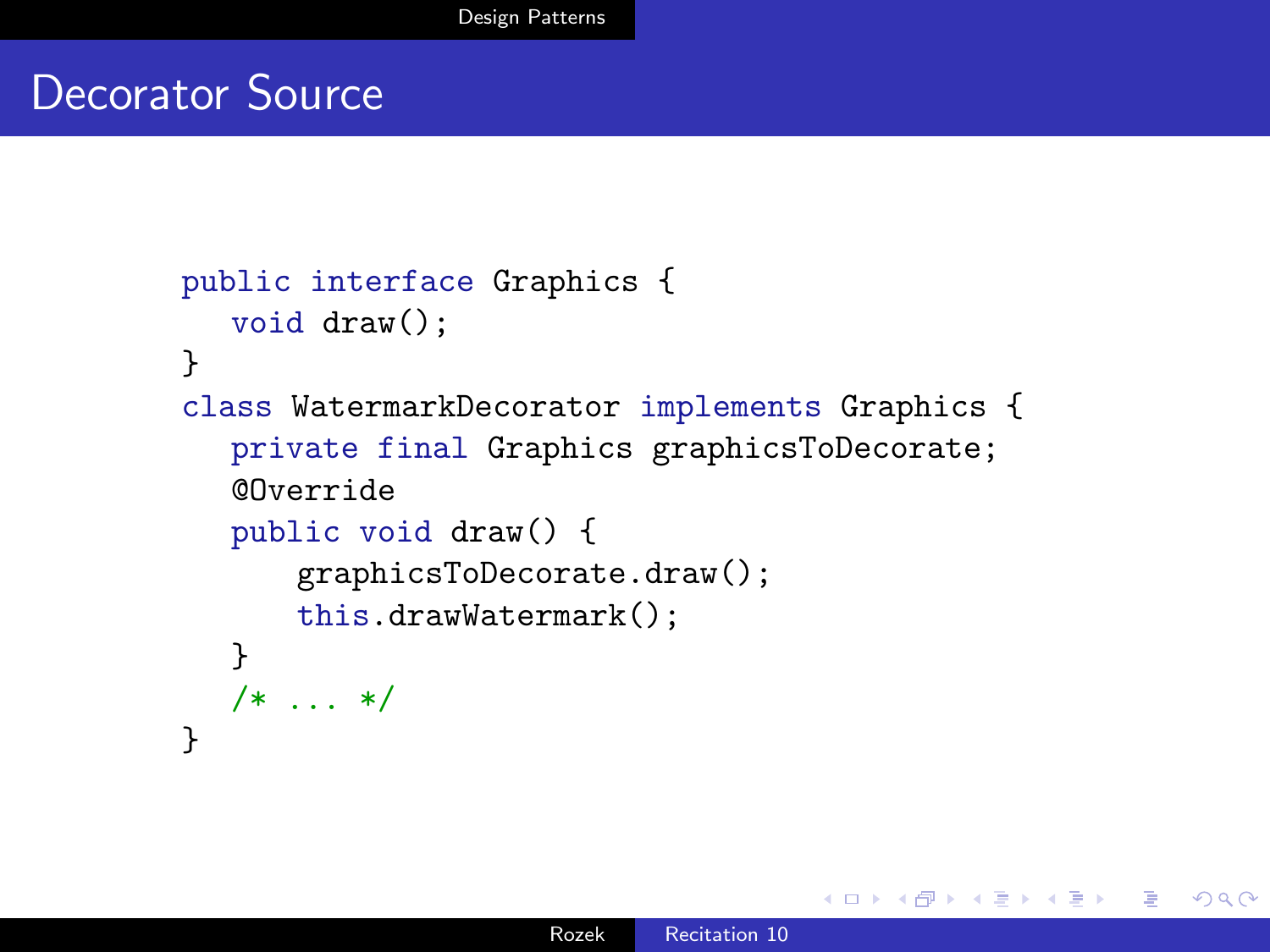```
class Registry {
   private HashMap<String, Person> people;
   public Person findByName(String name) {
       if (!people.containsKey(name)) {
          people.put(name, Person(name));
       }
       return people.get(name);
   }
}
```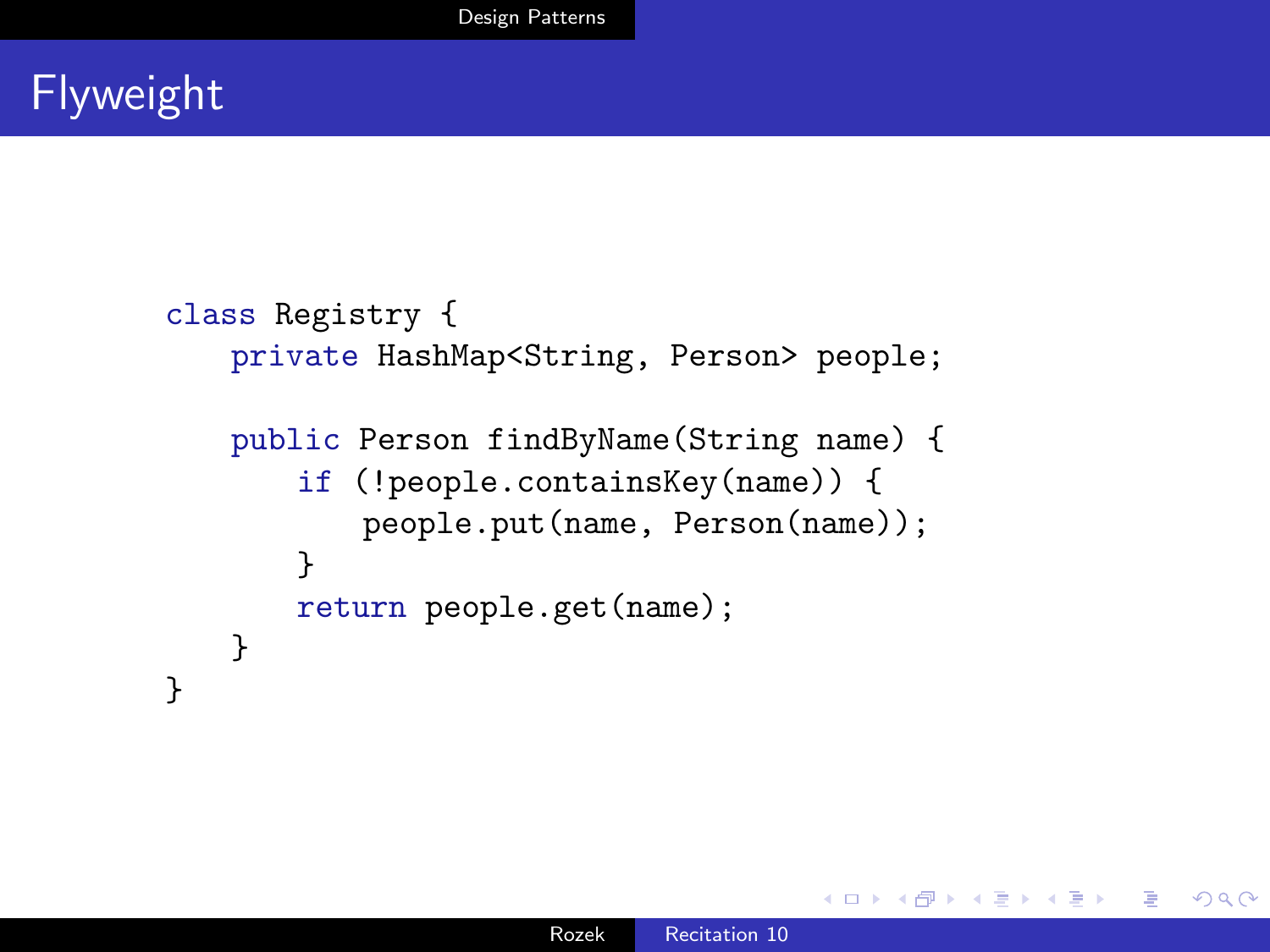### **Questions**

- **1** Why would you want an adapter as opposed to using a producer in the class?
- **2** The decorator example shows the watermark being drawn after the method is ran. Does decorators support running it before?
- <sup>3</sup> Name a couple benefits of the flyweight design pattern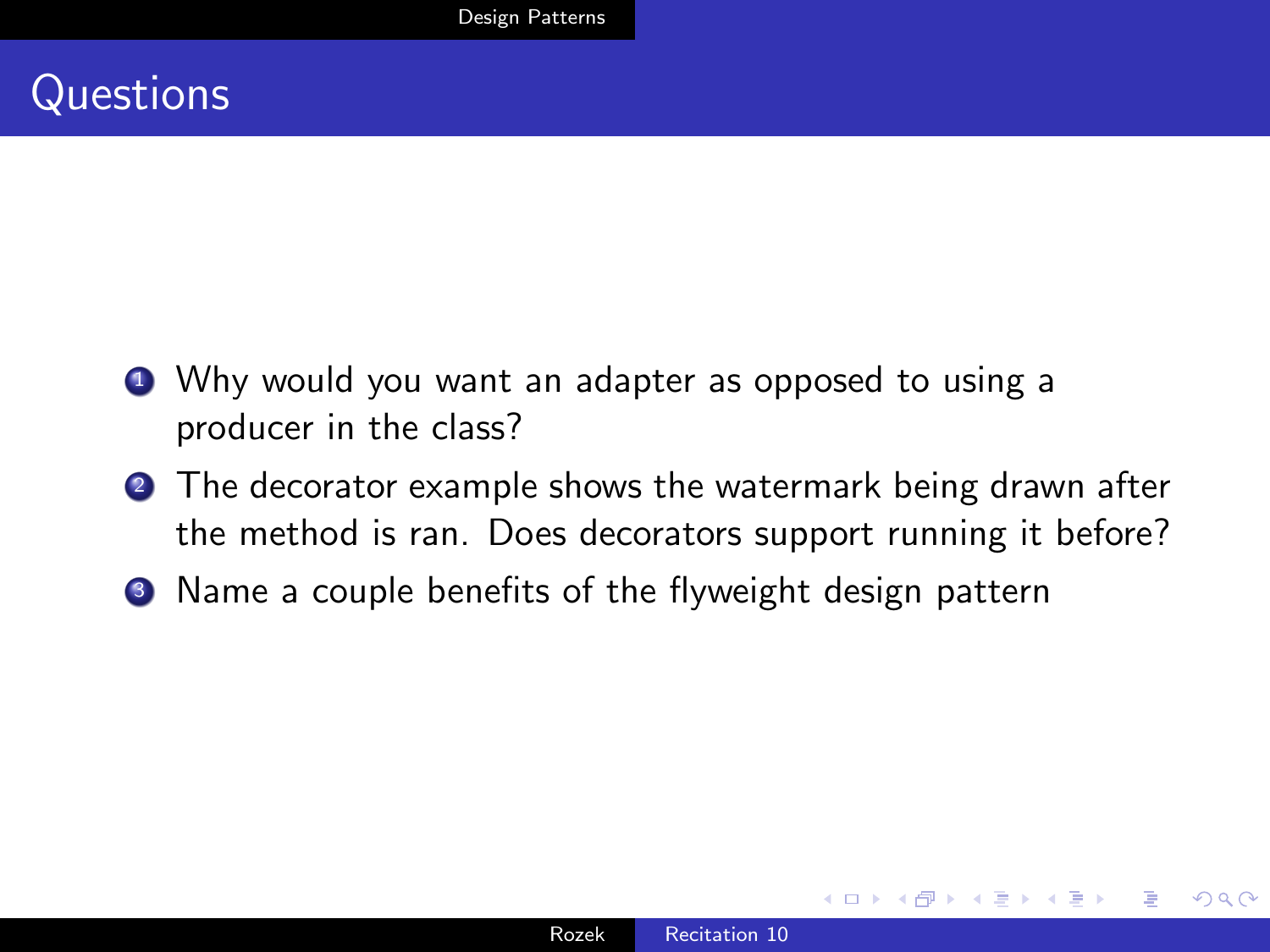### Behavioral Patterns

- **•** Mediator
- **o** Observer
- Visitor
- **•** Chain of responsibility
- **o** Command
- **o** Iterator
- **o** Interpreter
- **•** Memento
- **•** Strategy

∢⊡

 $299$ 

准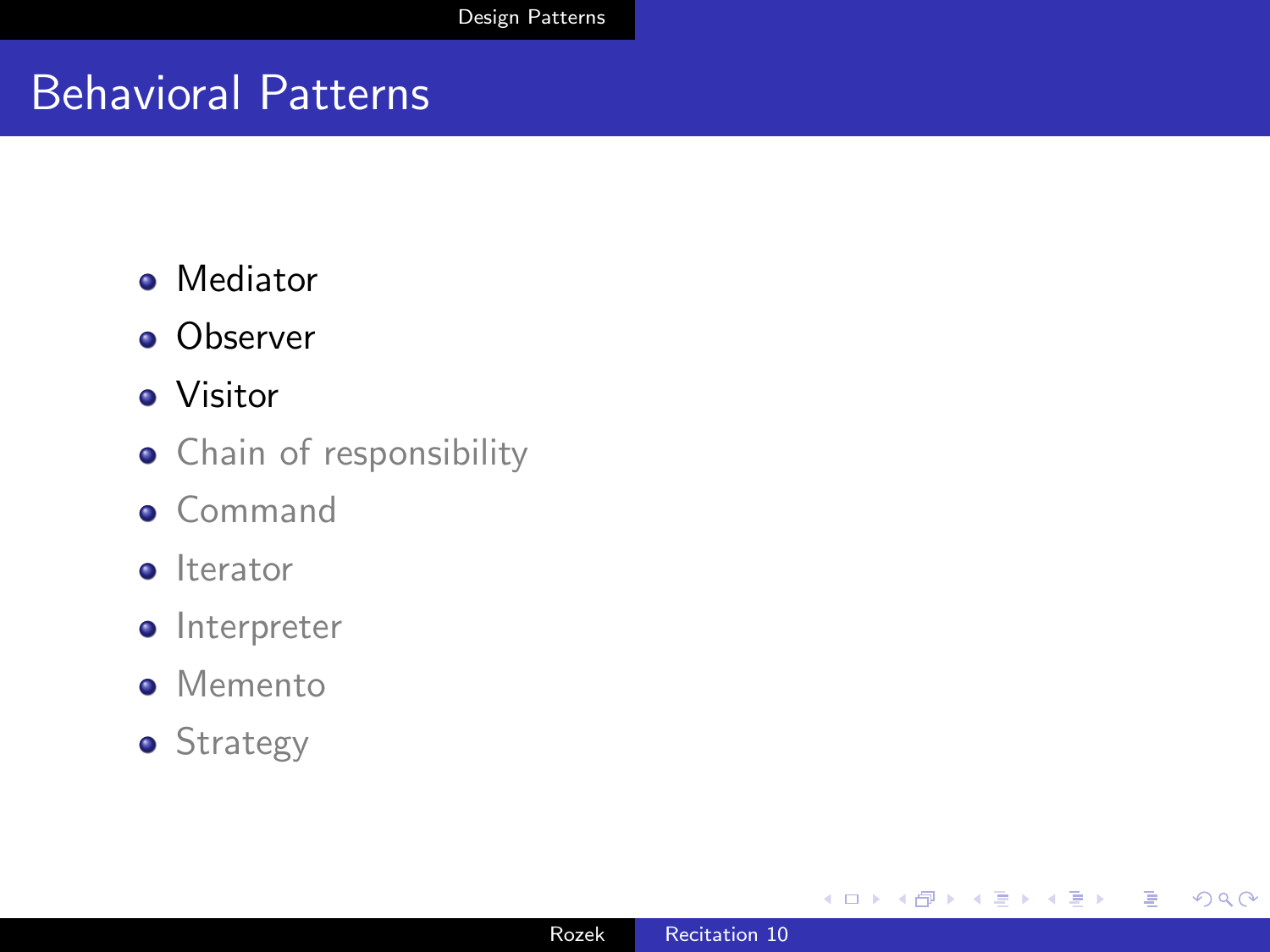### Mediator

Instead of having objects interact directly, a mediator encapsulates how they interact.

```
public class Buyer { /* ... */ }
public class Seller { /* ... */ }
public class Escrow {
   /* \dots */public void receive_item(Item i) {
       self.item = i;
       if (this.money >= this.asking_price) {
           this.facilitate_transfer();
       }
   }
}
```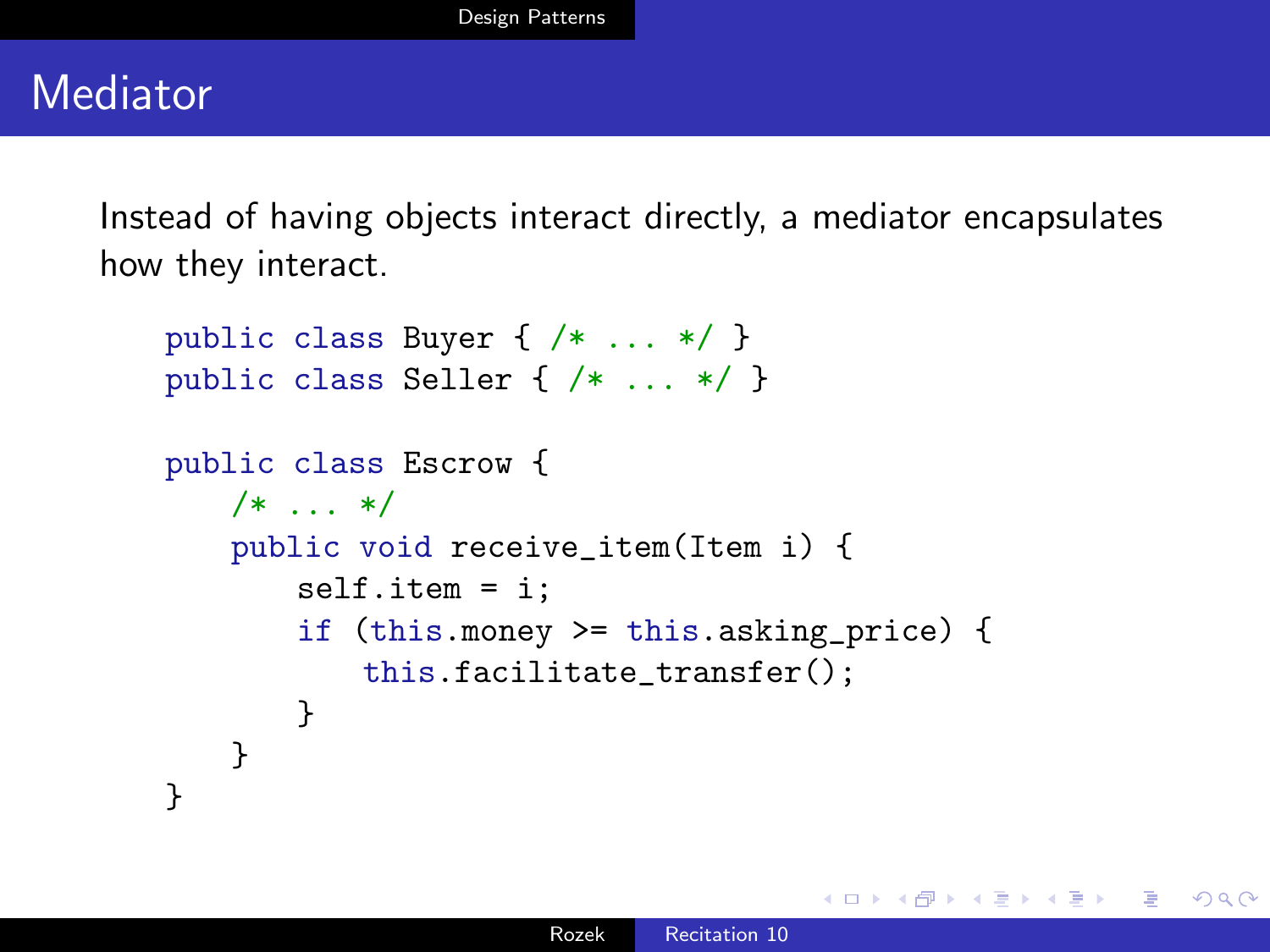

Very popular pattern in event-driven frameworks. Allows objects to subscribe to certain changes in the system.

```
class Character {
   /* \dots */void update(String key) {
       if (key == "UP") /* \ldots */}
}
/* \ldots */player = Character();
loop.addObserver(player);
```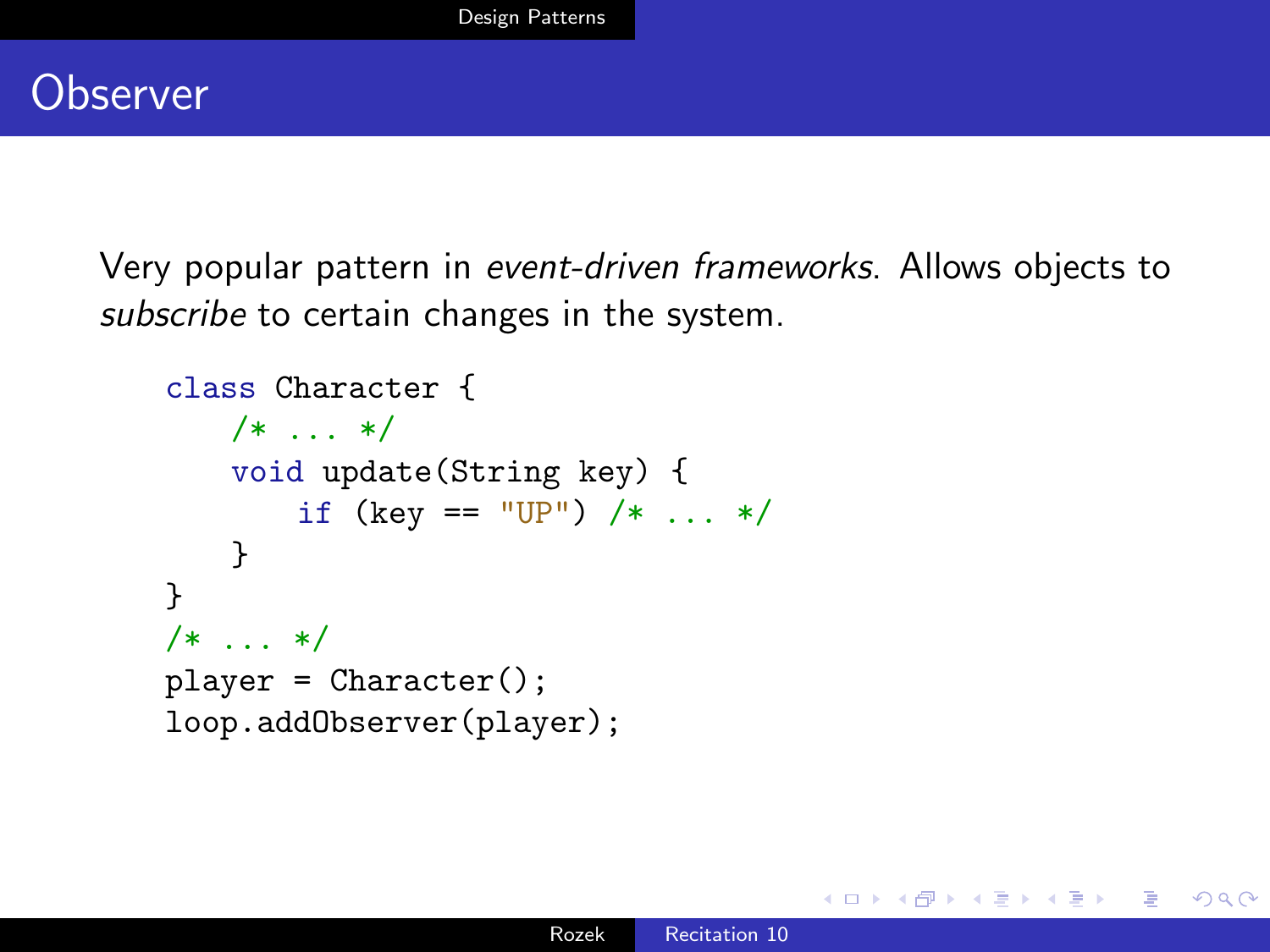#### Observer Source

```
class EventLoop {
   public interface Observer { void update(String e); }
   private final ArrayList<Observer> obs = new
       ArrayList<>();
   private void notifyObservers(String event) {
       obs.forEach(observer -> observer.update(event));
   }
   public void addObserver(Observer observer) {
       obs.add(observer);
   }
   public static void main(String[] args) {
       while (this.app.running()) {
          if (this.keyPressed()) {
              this.notifyObservers(this.keyCode);
          }
       }
   }
                                                          200a<br>Recitation 10
```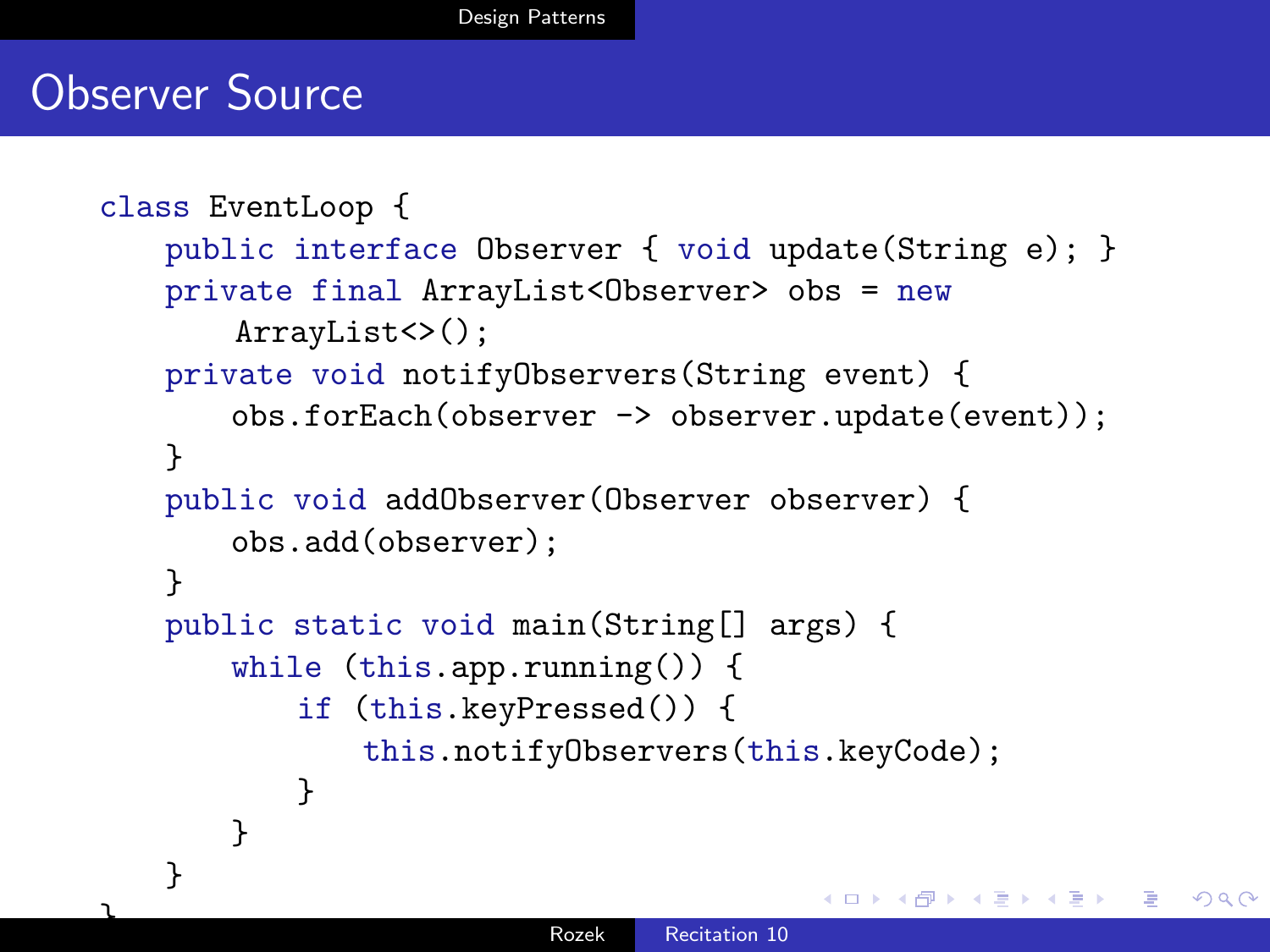

Separates out new functionality to a different class.

```
// Create a list of documents we want to export
ArrayList<Document> ds = new ArrayList<>();
ds.add(new Lease());
ds.add(new Agreement());
```
PDFExporter exporter = new PDFExporter();

```
// Export each document to PDF
ds.forEach((d) -> d.accept(exporter));
```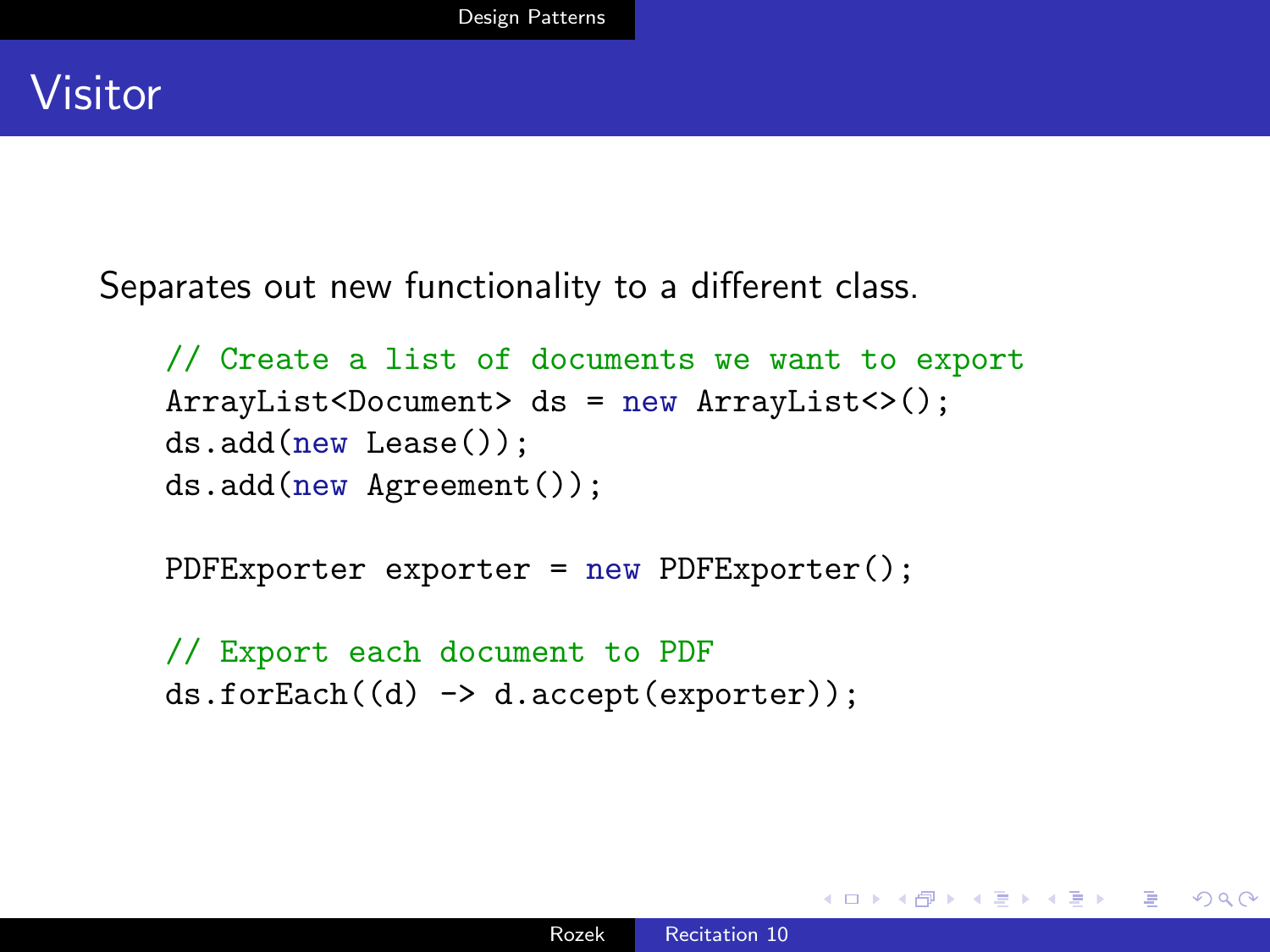### Visitor Source

```
public interface Doc {
   public void accept(DocVisitor v);
}
public class Lease implements Document {
   @Override
   public void accept(DocVisitor v) { v.visit(this); }
}
public interface DocVisitor {
   public void visit(Lease l);
   public void visit(Agreement a);
}
public class PDFExporter implements DocVisitor {
   @Override
   public void visit(Lease l) { /* ... */ }
}
```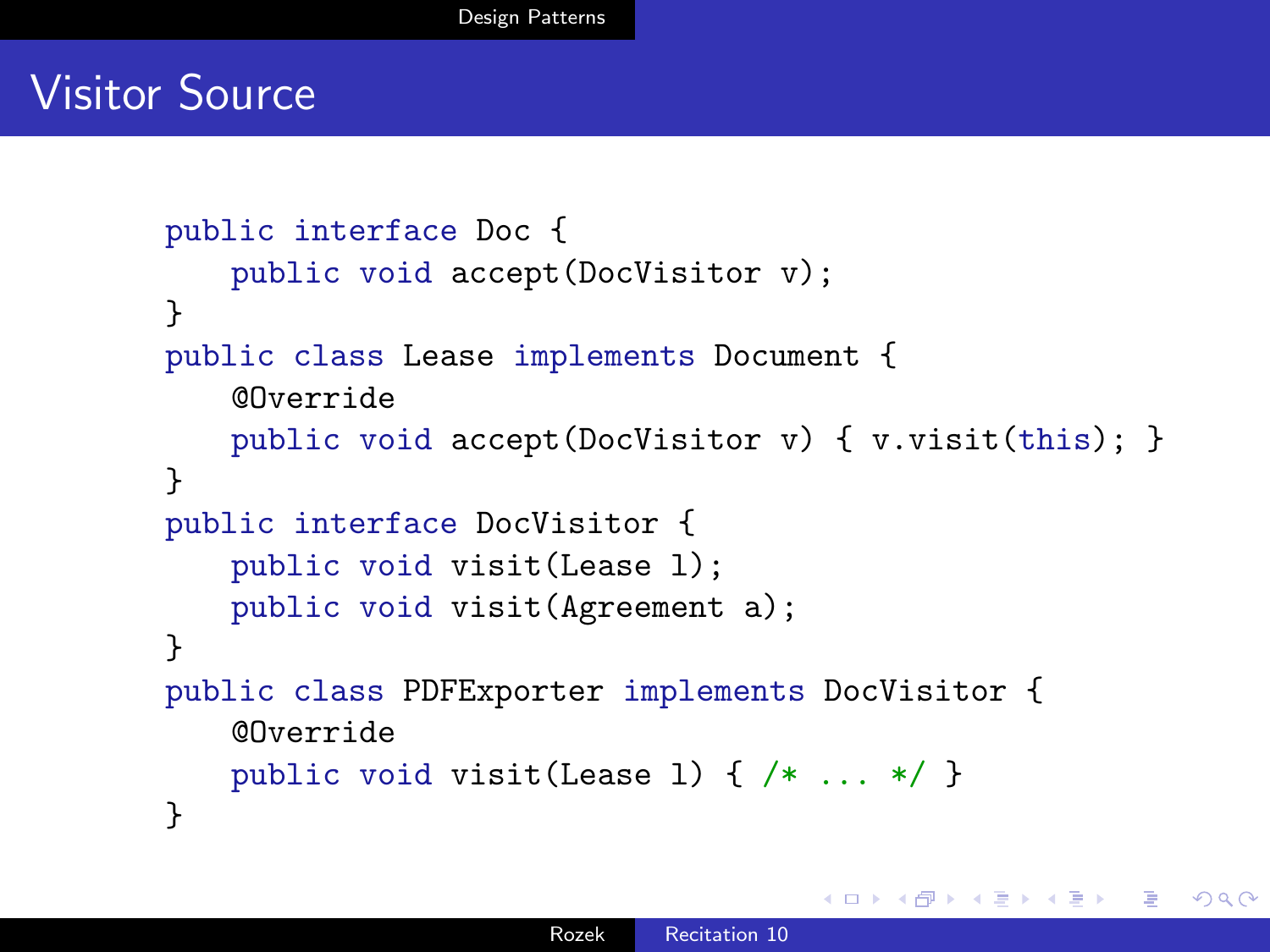- What is the biggest danger of the mediator pattern?
- <sup>2</sup> Is the observer pattern a one-to-one, many-to-one, or a many-to-many relationship?
- <sup>3</sup> What are the differences between the visitor pattern and overloading?